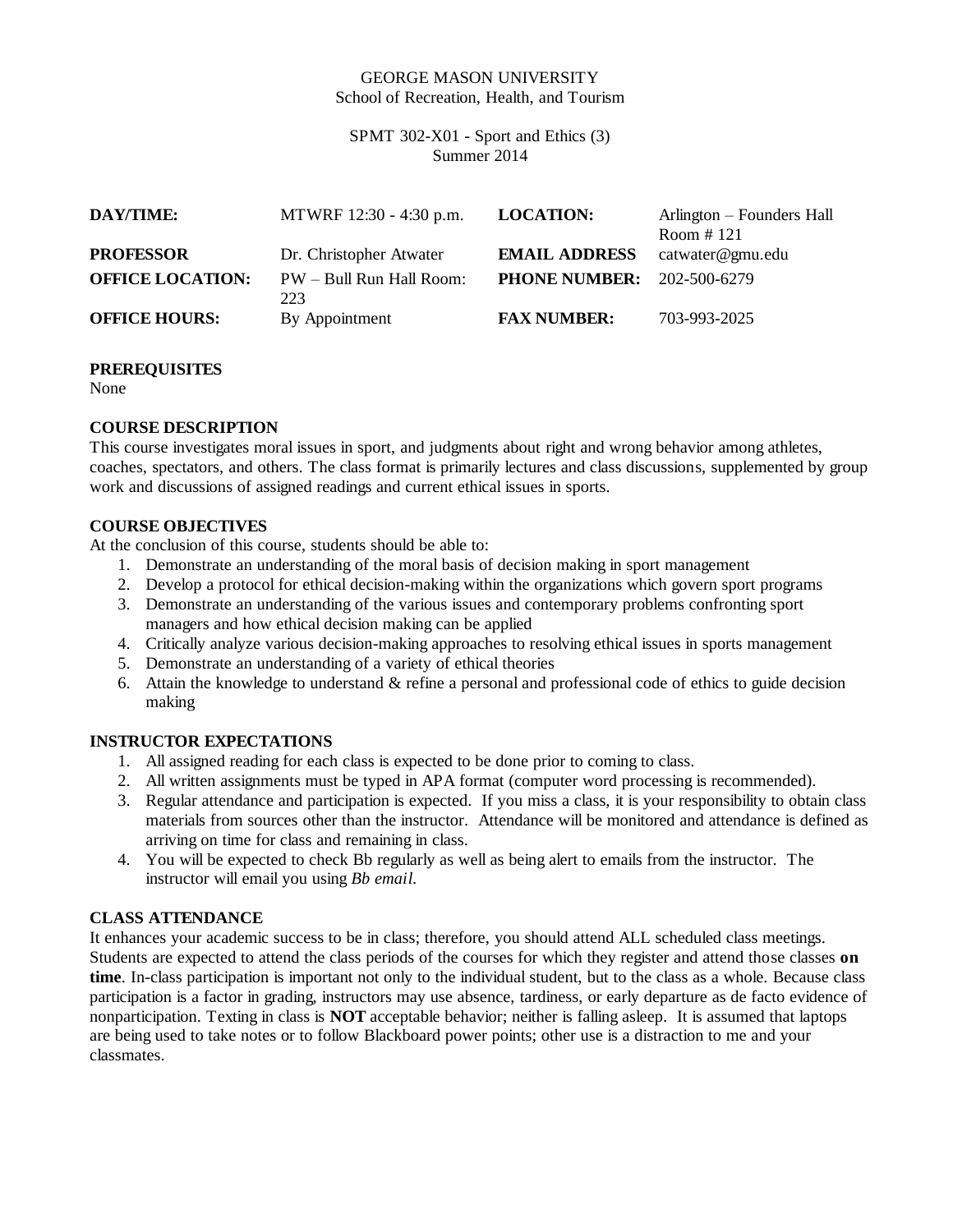# **PARTICIPATION**

Respect the free exchange of thought in an academic environment and the participants therein. For example: a) do not have any sound emitting devices turned on; b) wait until the teacher/guest speaker has finished prior to gathering your belongings; and c) do not smoke, chew tobacco, eat, sleep, disrupt others by inappropriate talking, or disrespect the class schedule by being tardy. You are encouraged to a) feel free to openly and respectfully contribute your thoughts; b) listen actively to the comments of others; c) be punctual; d) ask any and all appropriate questions that you have; and e) maintain civility in your interpersonal communications. Class discussions will be conducted in a civil, informed fashion wherein disruptive students will be asked to leave the class. Your contributions are not only welcomed, they are essential.

## **ALTERNATIVE WORK**

*There is NO make-up work*. Only those excused absences supported by documentation will be addressed at the instructor's discretion on an individual basis (e.g. a physician's note for an illness). Alternative work due to intercollegiate athletic competitions or other legitimate university activity must be arranged **PRIOR** to due date. A grade of '0' will be assigned to all missed work unless otherwise determined by the instructor. You are strongly encouraged to hand assignments in on time.

# **GRADING** *There will be NO extra credit.*

The instructor is solely responsible for assigning grades. As such, the instructor reserves the right to assess student performance in each of the categories identified in the EVALUATION section of this syllabus. Student noncompliance with stated academic, honor, attendance, or participation expectations will result in a '0' for the associated evaluation.

# **NATURE OF COURSE DELIVERY**

Face to face

## **REQUIRED READINGS**

- DeSensi, J. T., & Rosenberg, D. (2010). *Ethics and Morality in Sport Management (3rd ed.).* Morgantown, WV: Fitness Information Technology, Inc.
- Malloy, D.C. (2003). *Sport Ethics: Concepts and Cases in Sport and Recreation (2nd ed.).* Scottsdale, AZ: Holcomb Hathaway.

## **EVALUATION**

This course will be graded on a percentage system, with a total of 100% possible.

| <b>REQUIREMENTS</b>                                                                         | % of Grade |
|---------------------------------------------------------------------------------------------|------------|
| <b>Attendance and Participation:</b>                                                        |            |
| Students are expected to attend class regularly and participate in active discussions and   | 20%        |
| lectures.                                                                                   |            |
| Examination $#1$ :                                                                          |            |
| Matching philosophical and ethical terms with definitions. Short essay ethical case         | 25%        |
| analysis using model #1 of the ethical decision-making process. All materials covered       |            |
| in chapters 2, 3 and 4 of Malloy will be included.                                          |            |
| Examination $#2$ :                                                                          |            |
| Fill in the blank and definitions. Short essay utilizing moderators associated with ethical | 25%        |
| decision-making and model #2 of the ethical decision-making process. All materials          |            |
| covered in chapters 5, 6 and 7 of Malloy will be included.                                  |            |
| <b>Examination #3:</b>                                                                      |            |
| Short Essays (10 pages total including all questions, typed, double-spaced) $-$ All         | 30%        |
| materials covered in chapters 10-15 of DeSensi will be included. Students are expected      |            |
| to analyze issues from an ethics perspective.                                               |            |
|                                                                                             |            |
| <b>Total</b>                                                                                | 100\%      |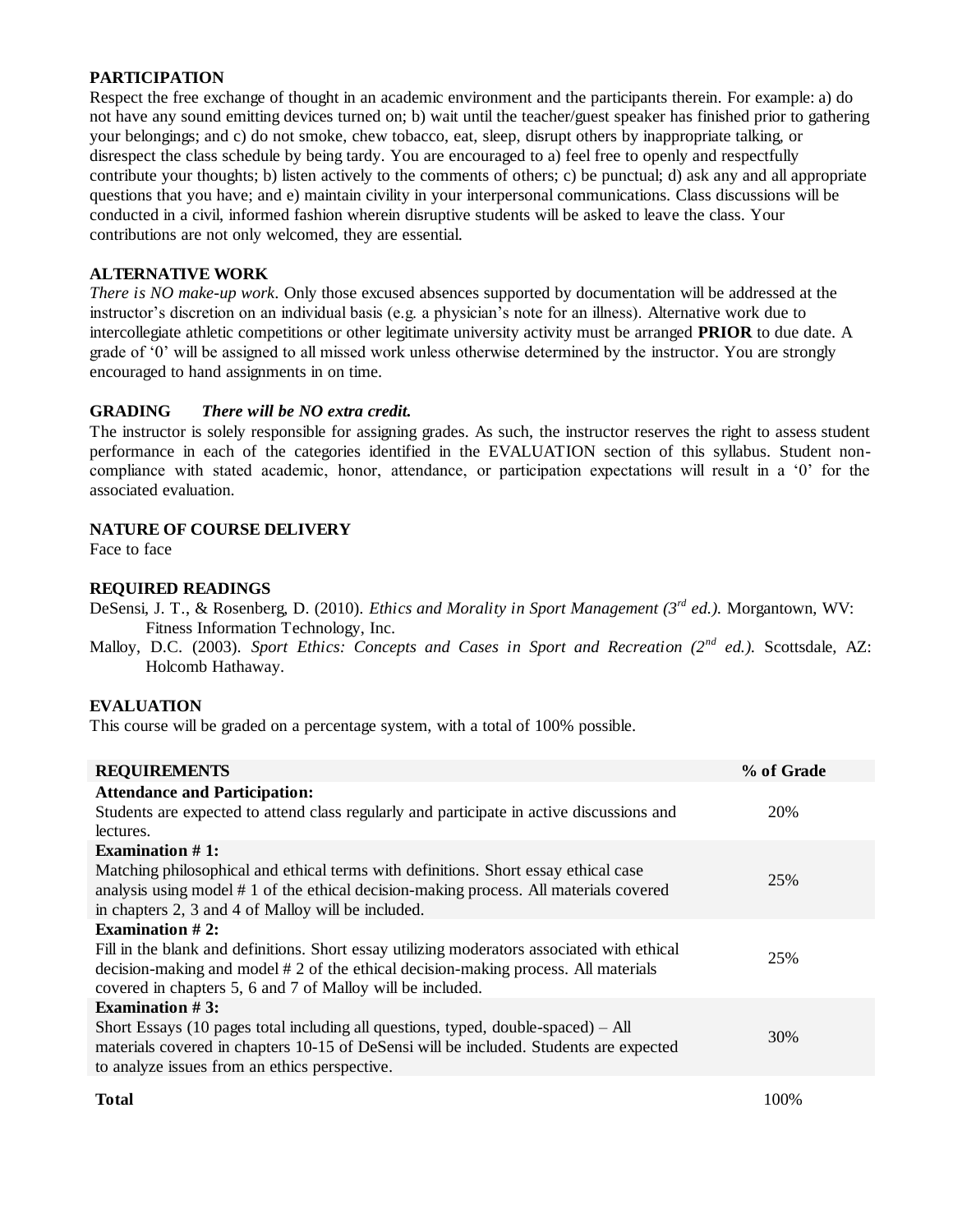#### **GRADING SCALE**

| $A = 94 - 100$ | $B_{+} = 88 - 89$ | $C_{+}$ = 78 - 79 | $D = 60 - 69$ |
|----------------|-------------------|-------------------|---------------|
| $A - 90 - 93$  | $B = 84 - 87$     | $C = 74 - 77$     | $F = 0-59$    |
|                | $B - = 80 - 83$   | $C- = 70-73$      |               |

#### **TENTATIVE COURSE SCHEDULE**

| <b>TOPIC</b>                           |                                                                                                                                                                                                                                                                                                                                                                                                                                       | <b>READING</b>                                                                                                                                                                         |  |  |  |  |
|----------------------------------------|---------------------------------------------------------------------------------------------------------------------------------------------------------------------------------------------------------------------------------------------------------------------------------------------------------------------------------------------------------------------------------------------------------------------------------------|----------------------------------------------------------------------------------------------------------------------------------------------------------------------------------------|--|--|--|--|
| Week $# 1 -$ Malloy                    |                                                                                                                                                                                                                                                                                                                                                                                                                                       |                                                                                                                                                                                        |  |  |  |  |
| 1.<br>2.<br>3.<br>4.<br>5.<br>6.<br>7. | Introduction to class and Sport Ethics; expectations for semester,<br>how you are evaluated<br>Recreation and Sport in the New Millennium<br>Philosophical Foundations of Ethics<br>Sources of Ethical Decision Making and the Process of Ethical<br>Decision Making (Model #1)<br>Moderators Influencing Ethical Decision Making<br>The Process of Ethical Decision Making (Model #2)<br>Ethical Principles for Sport and Recreation | Syllabus<br>1.<br>Chapter 2 (Malloy)<br>2.<br>Chapter 3 (Malloy)<br>3.<br>Chapter 4 (Malloy)<br>4.<br>Chapter 5 (Malloy)<br>5.<br>Chapter 6 (Malloy)<br>6.<br>Chapter 7 (Malloy)<br>7. |  |  |  |  |
| Week $# 2 - Desensi$                   |                                                                                                                                                                                                                                                                                                                                                                                                                                       |                                                                                                                                                                                        |  |  |  |  |
| 1.<br>2.<br>3.<br>4.<br>5.<br>6.       | Ethics and Sport Marketing<br>Ethics and Human Resource Management<br>Governance and Legal Aspects of Sport<br>Sport Ethics and Concern for the Environment<br>The Challenges of Globalization<br>The Future of Ethics and Morality in Sport and Sport Management                                                                                                                                                                     | Chapter 10 (DeSensi)<br>1.<br>Chapter 11 (DeSensi)<br>2.<br>3.<br>Chapter 12 (DeSensi)<br>Chapter 13 (DeSensi)<br>4.<br>Chapter 14 (DeSensi)<br>5.<br>Chapter 15 (DeSensi)<br>6.       |  |  |  |  |

*Note: Faculty reserves the right to alter the schedule as necessary.*

## **STUDENT EXPECTATIONS**

- Students must adhere to the guidelines of the George Mason University Honor Code [See [http://oai.gmu.edu/honor-code/\]](http://oai.gmu.edu/honor-code/).
- Students with disabilities who seek accommodations in a course must be registered with the George Mason University Office of Disability Services (ODS) and inform their instructor, in writing, at the beginning of the semester [See [http://ods.gmu.edu/\]](http://ods.gmu.edu/).
- Students must follow the university policy for Responsible Use of Computing [See [http://universitypolicy.gmu.edu/policies/responible-use-of-computing/](http://universitypolicy.gmu.edu/policies/responible-use-of-computing)].
- Students are responsible for the content of university communications sent to their George Mason University email account and are required to activate their account and check it regularly. All communication from the university, college, school, and program will be sent to students solely through their Mason email account.
- Students must follow the university policy stating that all sound emitting devices shall be turned off during class unless otherwise authorized by the instructor.